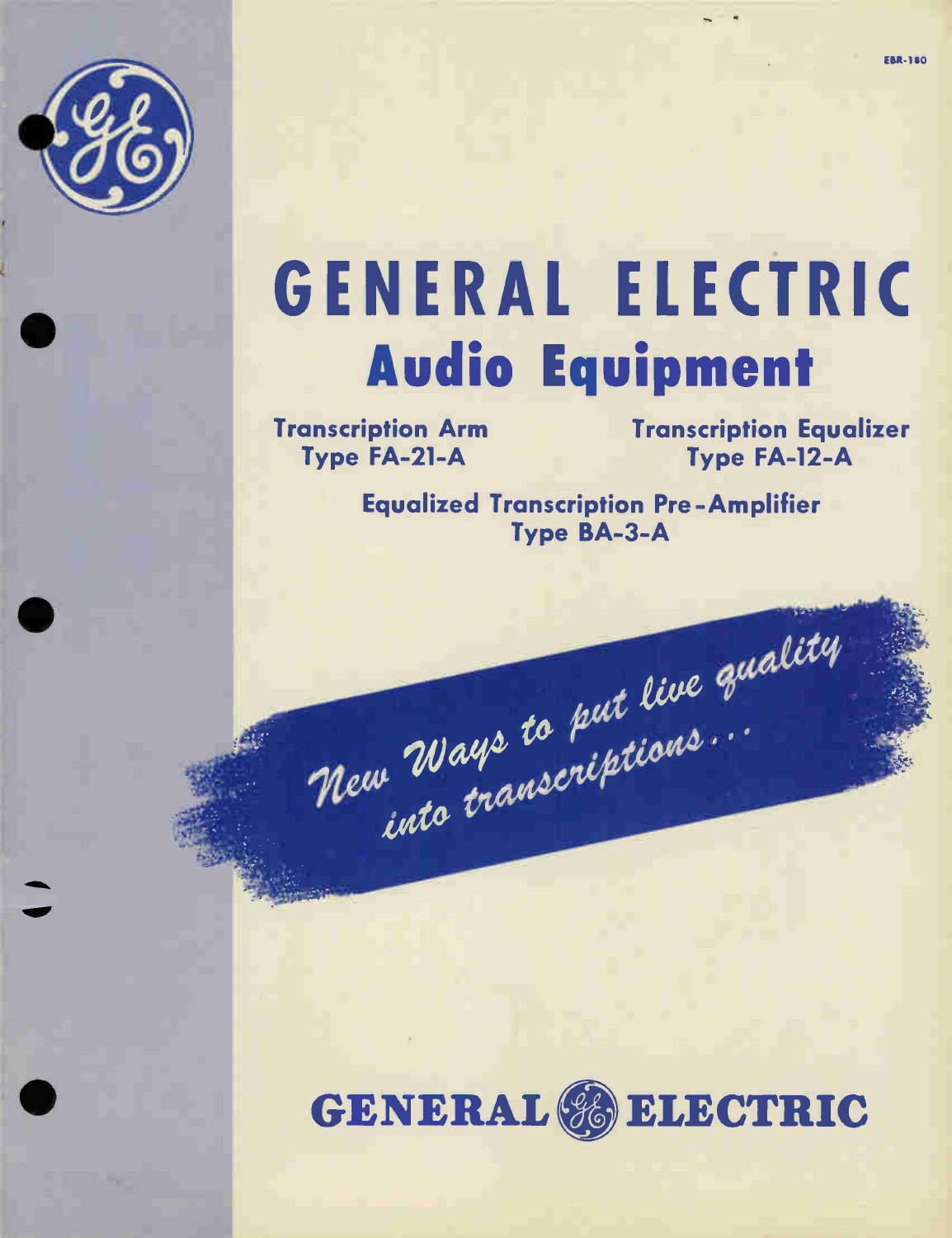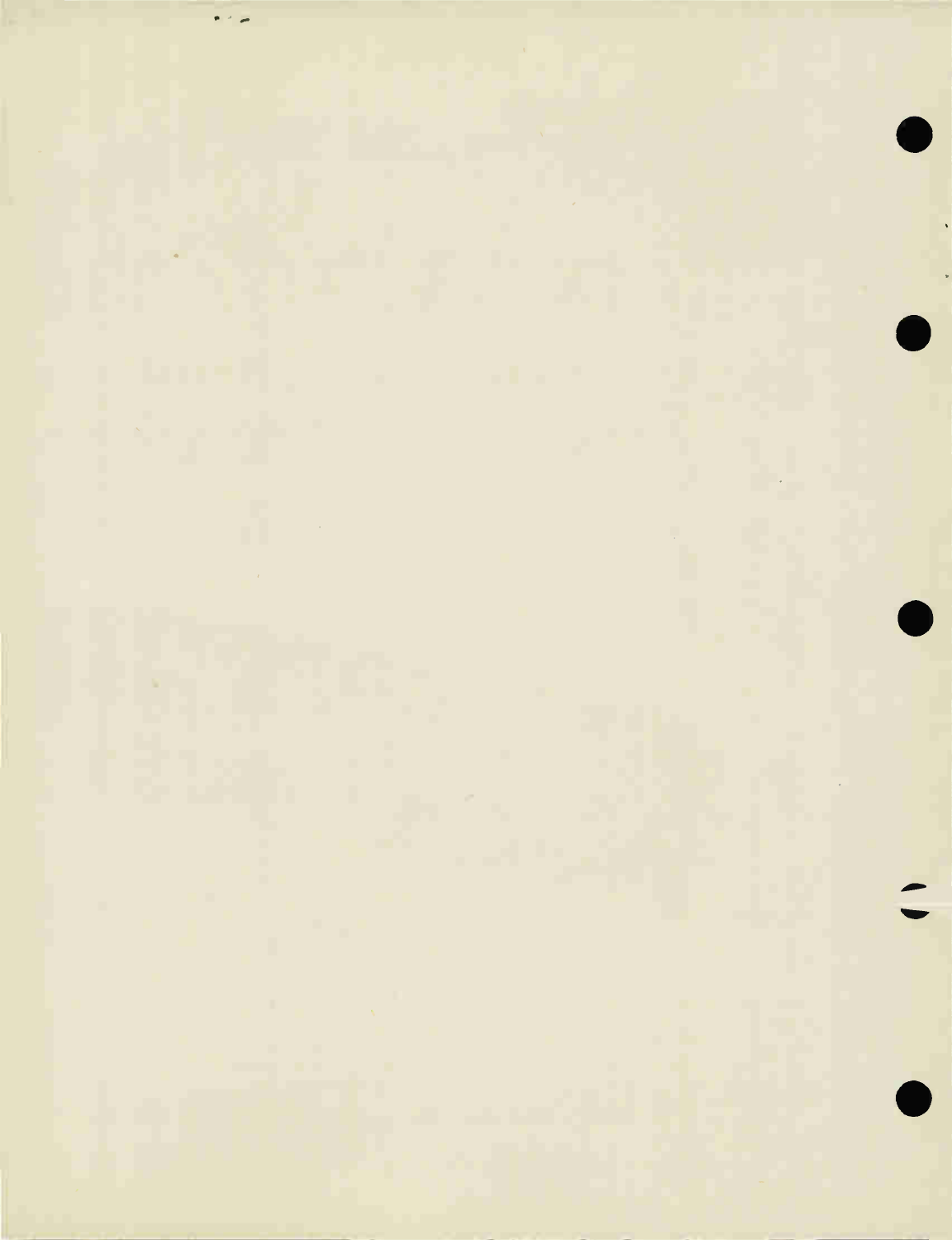# TYPE FA-21-A TRANSCRIPTION ARM

# GENERAL

•

•

•

•

The General Electric Transcription Arm, Type FA-21-A, designed to mount the G-E Variable Reluctance Pickup, is for use by broadcasting stations desiring the utmost in quality reproduction of lateral transcriptions and records.

The FA-21-A has been carefully designed for optimum performanceof lateral transcriptions only. It contains no design compromises such as are necessary if vertical reproduction is also incorporated. To secure the best results from lateral recordings, the mass on the horizontal axis of the tone-arm is as low as possible, the bearing friction is a minimum, and the tone-arm is balanced about the horizontal axis.

# MECHAN I CAL

The Type FA-21-A Transcription Arm will mount on transcription machines whose dimensions from the center of turntable to edge of the mounting surface is approximately 15 inches or more.

Movement of the tone arm on the vertical and horizontal axis is particularly smooth because of the cone face ball-bearings. The combination of ballbearings and leveling base results in a tracking which is substantially free of frictional or unbalance drag on the stylus.

The stylus is located by an arrow on the arm so that it may be accurately positioned for play-back of transcriptions.

The load on the pick-up stylus is adjustable by aprecision spring loading system which is calibrated in ounces and grams.

# FEATURES

Easy installation on popular turntables.

Clean quality -- no arm resonances in audio range.

Tracks well -- low-mass, low-friction arm plus highly damped, highly compliant pickup makes combination relatively immune to groove jumping.

Easy on the operators -- easy to spot in correct groove -- no instability worries.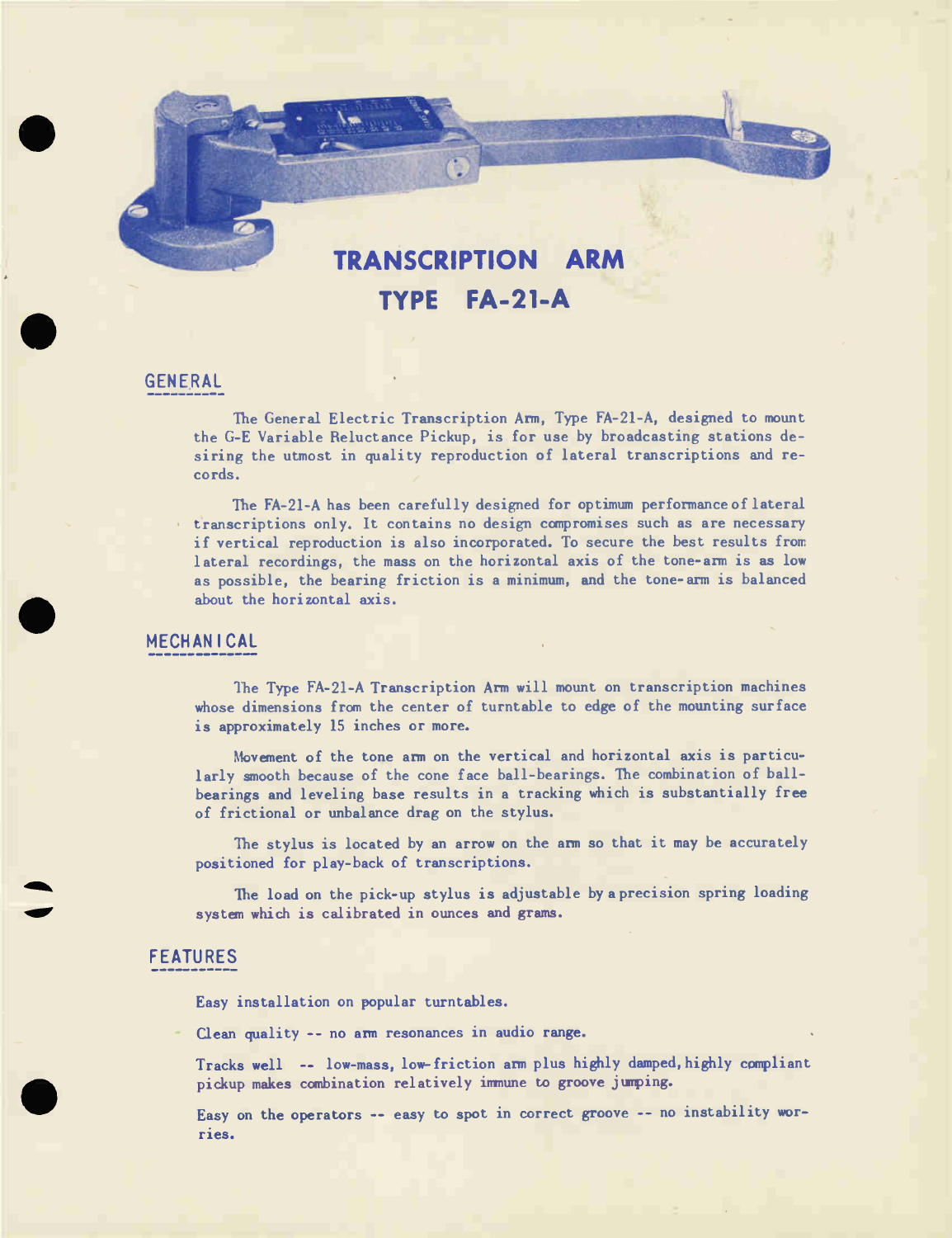

 $\bullet$ 

 $\overline{\phantom{a}}$ P

 $\bullet$ 

# TRANSCRIPTION EQUALIZER TYPE FA-12-A

The General Electric Transcription Equalizer, Type FA-12-A, provides equalization for the G-E Variable Reluctance Pickup, when used with a microphone preamplifier. The Transcription Equalizer includes a four-position switch which allows control of high-frequency response.

The "FLAT" position provides essentially flat high-frequency response from material recorded at constant velocity. The "NAB" position provides essentially flat high-frequency response from material recorded in accordance with the "NAB" lateral curve. The "GOOD RECORDS" position provides a highfrequency response somewhat more attenuated than that given by the "NAB" position. The fourth position, marked "POOR RECORDS" position provides a highfrequency response considerably more attenuated than that given by the "NAB" position.

All switch positions provide low-frequency response essentially the complement of the "NAB" curve.

Experience has shown that the "NAB" position is ideal for high-quality transcriptions and records. For worn transcriptions and average good records, the "GOOD RECORDS" position provides the most pleasing response. Noisy and distorted records require the "POOR RECORDS" position. The "FLAT" position is useful for the reproduction of instantaneous recordings and other special records.

An output level of approximately -65 VU is obtained when this equalizer is used in conjunction with a G-E Variable Reluctance Pickup and an amplifier of 50-db gain such as the G-E Type BA-10-A.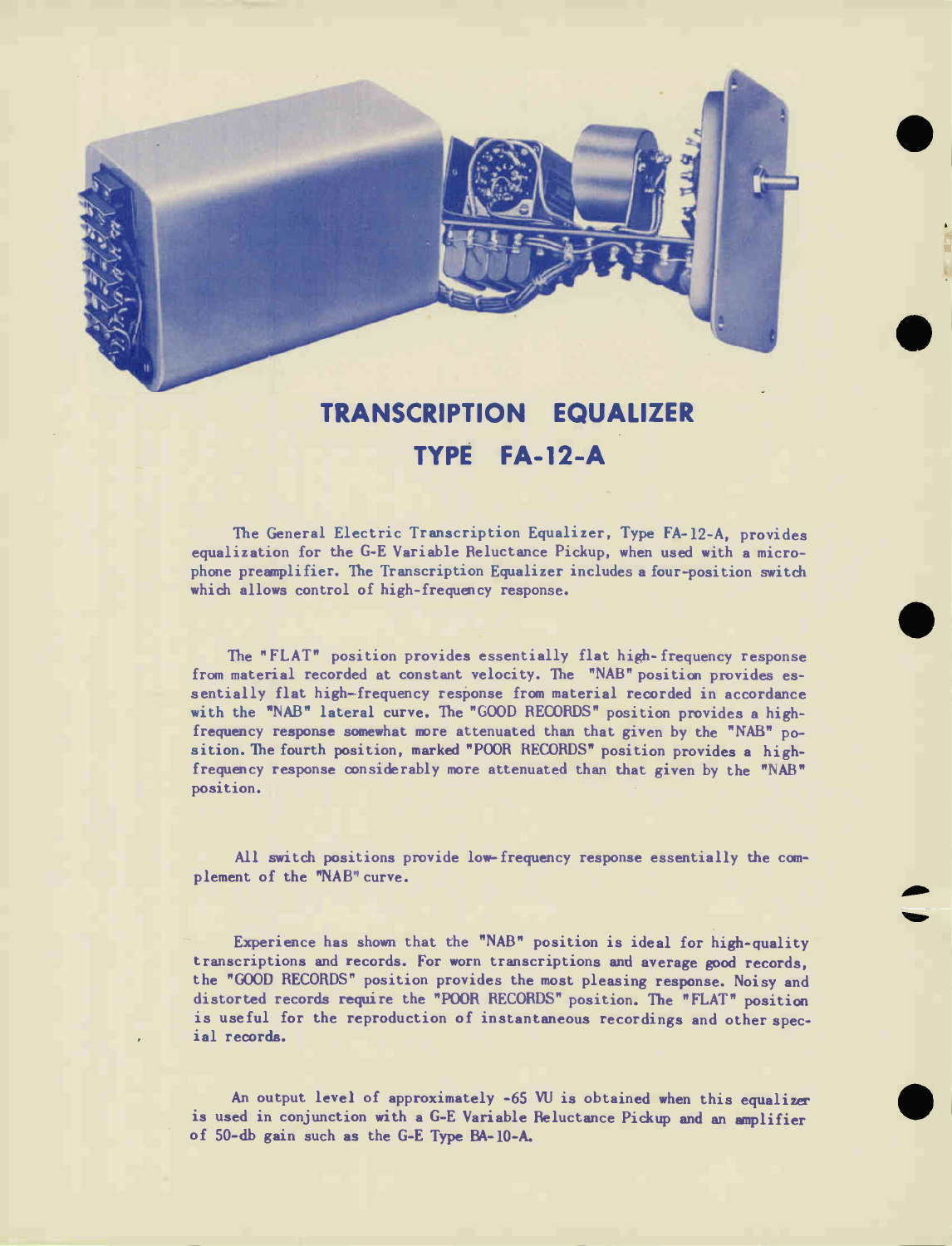# CONSTRUCTION AND MOUNTING

The Type FA-12-A Transcription Equalizer is a single unit housed in a rectangular steel case. Mounting flanges are provided at the top (switch end) of the case to enable mounting the Equalizer to the under side of the top panel of a transcription machine with its switch shaft passing vertically through a clearance hole drilled in the top panel. The switch shaft is made extra long so as to accommodate various thickness of transcription machine top panels. A knob and escutcheon plate are supplied for mounting above the equalizer on the control surface of the transcription machine panel. External connections to the pickup and to the amplifier are made on a terminal board located at the bottom of the equalizer case. Although the equalizer components are completely enclosed in a protective metal case containing inner mu-metal shields, the removal of two case screws enables rapid access to the components should servicing be necessary.

# FEATURES

•

•

•

•

Pleasing record reproduction-- full low-frequency response and adjustable high-frequency response.

Easy to install -- single unit construction.

Low hum pickup because of adequate magnetic shielding.

Connections simplified--250- and 150-ohm outputsmay be run grounded or balanced.

Convenient to use -- connects to any microphone preamplifier.

# **SPECIFICATIONS**

# Output Circuits:

Load Impedance: designed to work into either a 150- or 250-ohm unloaded input.

Output Connections: balanced or either side may be grounded.

# Output Level:

Approximately -65 VU when used with the Variable Reluctance Pickup.

# Dimensions:

6 7/8" by 3 3/4" by 3".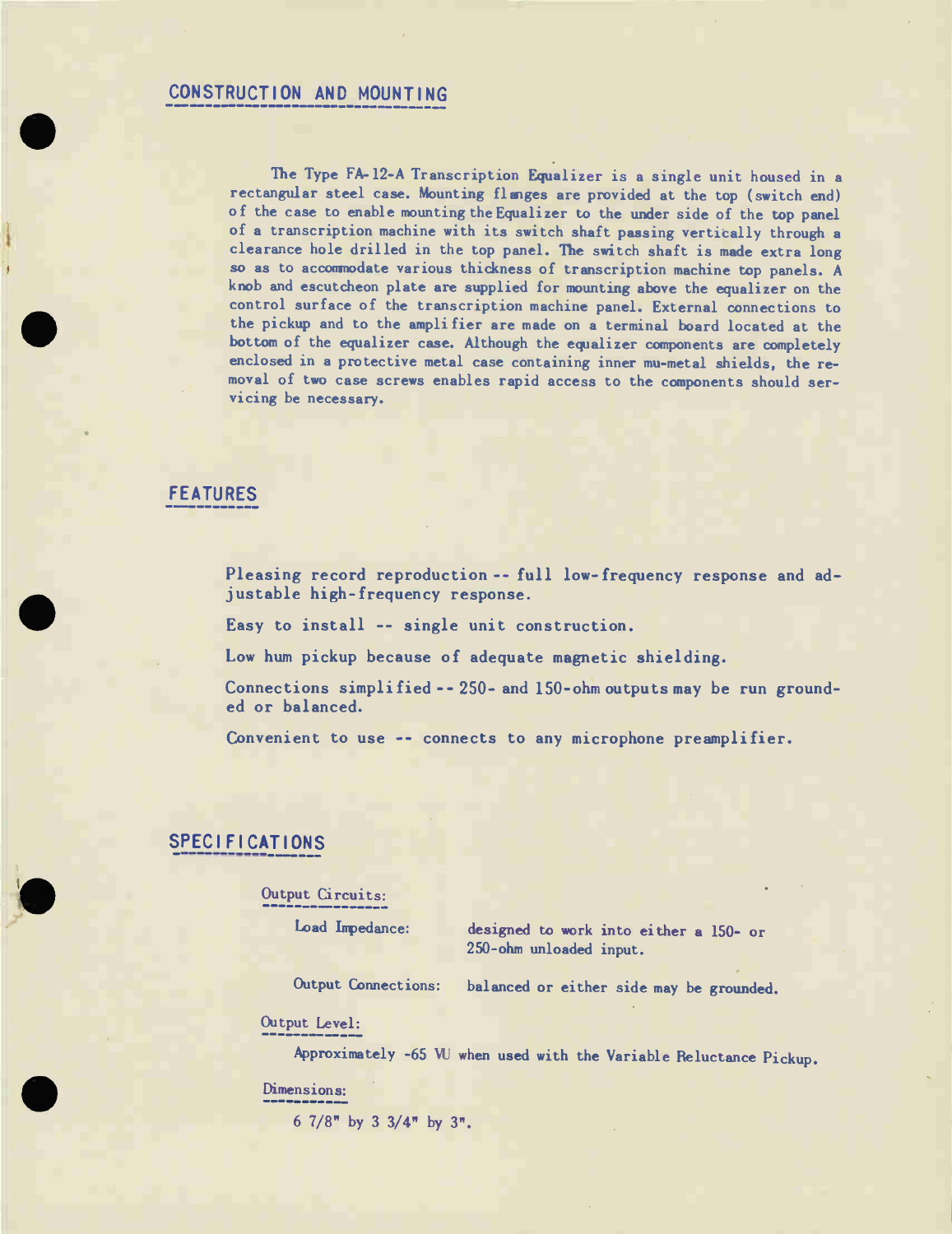

•

 $\bullet$ 

•

•

# EQUALIZED TRANSCRIPTION PRE-AMPLIFIER TYPE BA-3-A

The General Electric Equalized Transcription Pre-Amplifier, Type BA-3-A, is a high quality, a-c operated, equalized audio amplifier. It is designed to enable broadcasters to fully realize the superior play-back performance possible with the new G-E Variable Reluctance Pickup.

A four-position switch allows control of high-frequency response.

For the convenience of the operator, the Type BA-3-A provides a cueing circuit which will feed headphones.

# CONSTRUCTION AND MOUNTING

The amplifier is built on a flat plate chassis which mounts inside the turntable cabinet.

The switch is designed to mount on the turntable either at the top or the side, and includes an escutcheon plate and knob.

Shielded leads are provided for connection to the pickup and to the equalizer switch. Suitable leads can be connected from the amplifier to a headphone cueing jack (to be provided and mounted by the customer). The usual power and audio output leads interconnect with the station facilities. Terminals are provided for metering of tube cathode voltages. Connections may be made to a General Electric Type FA-11-A DC Metering Panel.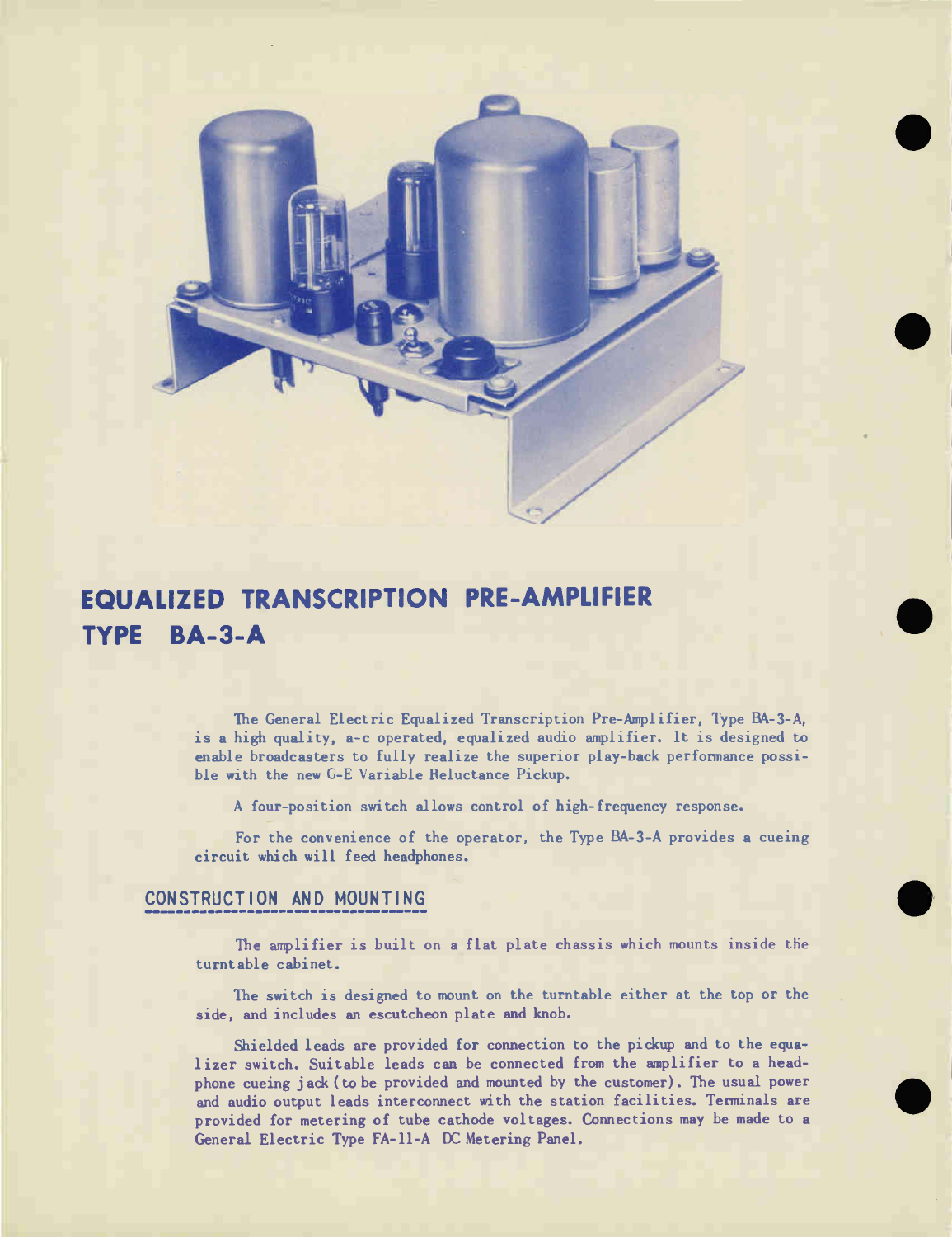FEATURES<br>Full "1<br>Adjust Full "NAB" low-frequency response. Adjustable high-frequency response including "NAB" position. Sufficient level to feed directly into conventional mixer systems. Low noise type 1620 input tube. Tubes and chassis both shock mounted. Magnetically shielded output and power transformers. Plug-in electrolytic capacitors. Provision for tube current checks. Output circuits are 600/150 ohms and may be run either balanced or unbalanced. Low distortion. Cueing circuit for headphones.

# SPECI FICATIONS

# Power Supply

105/115/125 volts, 50/60 cycles

Power Input

20 watts

•

•

•

# Tube Complement

- 1 G-E Type 1620\* 1 G-E Type 6SN7-GT 1 G-E Type 6X5
- Type 6J7 may be used where a minimum of microphonics and hum are not required.

### Output Level

When used with the G-E Variable Reluctance Pickup, the output will be approximately -15 VU.

## Noise Level

65 db below output level of -5 dbm.

# Cueing

Approximately2 volts, one side grounded, for use with standard headphones (medium and high impedance types). Output isolated from program circuit.

# Output Circuits

Load Impedance: Output Connections:

Internal Output

# Distortion

0.5% or leas, 50 to 15,000 cycles with up to -15 dbm output. 1% or less, 50 to 15,000 cycles with up to -5 dbm output. This includes equalizing circuits.

# Metering

Cathode resistors tapped atl volt for connection to an external 5000 ohms-per-volt 2 volt meter. (Such as G-E Type FA-11-A DC Metering Panel.)

### Dimensions

7 inches high (over-all) by 8-3/4 inches square chassis.

# Weight

Approximately 6 lbs. 3 oz. (unpacked).

# SCOPE OF THE SPECIFICATION

In the construction of the equipment described above, the full intent of the specifications will be met. It is assumed, however, that any departures from the specification desirable for reasons of improved design or operation, will be permissible.

600 or 150 ohms - balanced, or either side may be grounded.

600/150 ohms

Impedance: 600 or 150 ohms approx.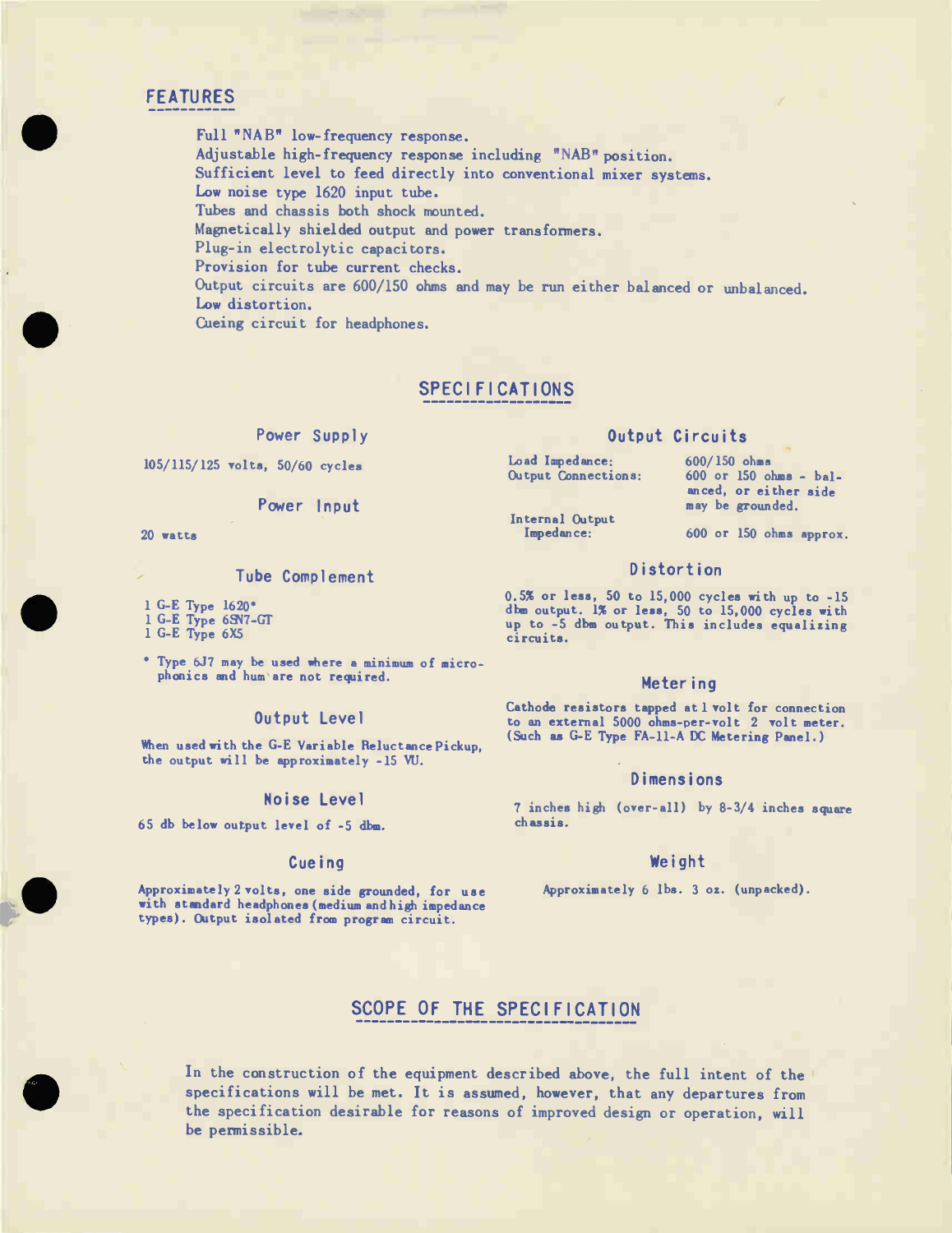$\mathcal{G}$ -E offices **ettertytumerie** are at your service! For complete information on the best equipment for every type of broadcasting, special representatives are located at:

ATLANTA 3, GEORGIA 187 Spring Street, N.W.

BOSTON 1, MASSACHUSETTS 140 Federal Street

> CHICAGO 54, ILLINOIS Merchandise Mart

CINCINNATI 2, OHIO 215 West Third Street

CLEVELAND 14, OHIO 710 Williamson Building Euclid Ave. & Public Square

> DALLAS 2, TEXAS 1801 North Lamar Street

DENVER 2, COLORADO 650-17th Street

KANSAS CITY 6, MISSOURI 106 West 14th Street LOS ANGELES 14, CALIFORNIA Suite 1300 - 1301 Security Title Insurance Bldg. 530 West Sixth Street

MINNEAPOLIS 2, MINNESOTA 12 South Sixth Street

NEW YORK 22, NEW YORK 570 Lexington Avenue

PHILADELPHIA 2, PENNSYLVANIA 1405 Locust Street

SALT LAKE CITY 9, UTAH 200 South Main Street

SAN FRANCISCO 6, CALIFORNIA 235 Montgomery Street

SEATTLE 11, WASHINGTON 710 Second Avenue

WASHINGTON 5, D. C. 806-15th Street, N.W.





TRANSMITTERS STUDIO EQUIPMENT

ELECTRONICS DEPARTMENT

GENERAL SAS ELECTRIC

ELECTRONICS PARK SYRACUSE I, N.Y. (In Canada, Canadian General Electric Company, Ltd., Toronto, Ont. Outside the U.S.A., and Canada, by: International General Electric Company, Inc., Electronics Dept., Schenectady, New York, U.S.A.)



 $\bullet$ 

•

 $\bullet$ 

 $\bullet$